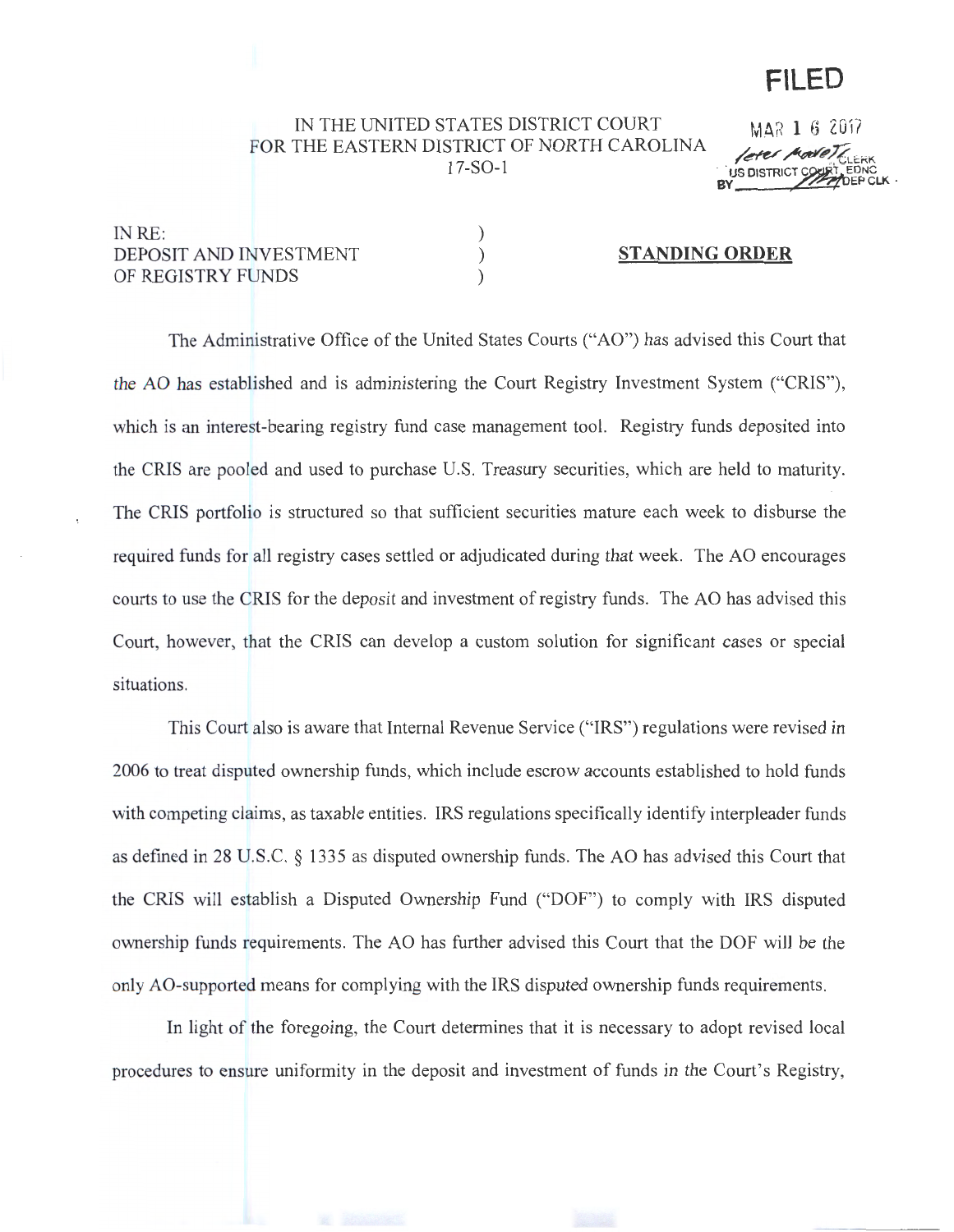and hereby ORDERS that the following procedures shall govern the receipt, deposit, investment, management, and withdrawal of registry funds:

- I. Receipt of Funds
	- A. No money shall be tendered to the Court or its officer for deposit in the Court's registry without an order signed by the presiding judge in the case or proceeding.
	- B. The party making the deposit or transferring funds to the Court's Registry shall serve the order permitting the deposit or transfer on the Clerk of Court.
- II. Deposit of Funds

Unless otherwise specified by order of the presiding judge in a case or proceeding, all monies ordered to be paid to the Court or received by its officers in any case pending or adjudicated shall be deposited with the Treasurer of the United States in the name and to the credit of this Court pursuant to 28 U.S.C. § 2041 through depositories designated by the Treasury to accept such deposit on its behalf.

- III. Investment of Registry Funds
	- A. Where by order the Court directs that funds on deposit with the Court be placed in some sort of interest-bearing account, or invested in a Court-approved, interest-bearing instrument in accordance with Rule 67 of the Federal Rules of Civil Procedure, the CRIS as administered by the AO under 28 U.S.C. § 2045 shall be the investment mechanism used, unless otherwise ordered by the Court.
	- B. Unless otherwise ordered by the Court, interpleader funds deposited under 28 U.S.C. § 1335 shall be deposited in the DOF established within the CRIS and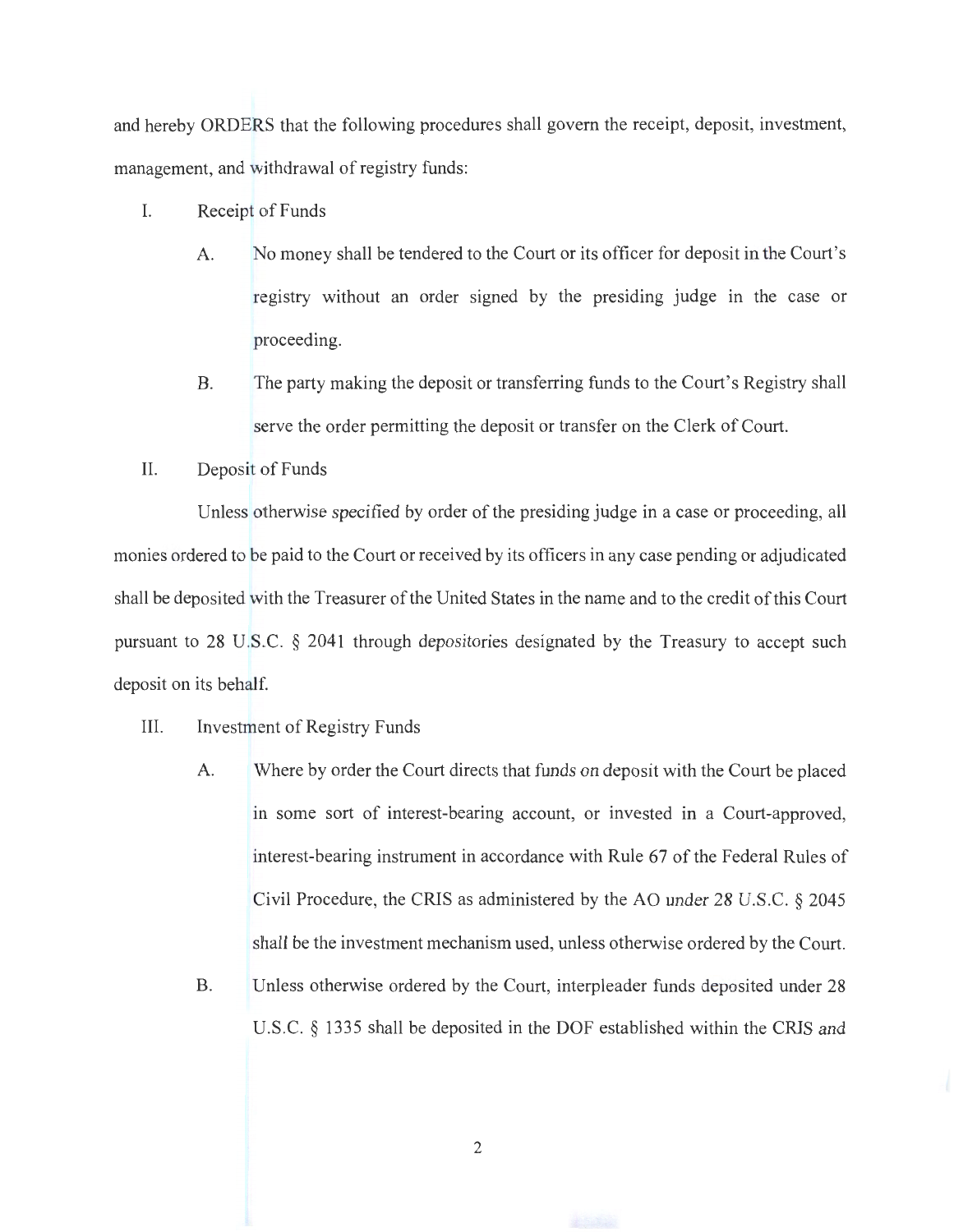administered by the AO, which shall be responsible for meeting and documenting all DOF tax administration requirements.

- IV. Management of Funds
	- A. The Director of the Administrative Office of the United States Courts is designated as custodian for all CRIS funds. The Director or the Director's designee shall perform the duties of custodian, which shall include all functions and responsibilities required for the investment and management of funds held in the CRIS. Funds held in the CRIS shall remain subject to the control and jurisdiction of the Court.
	- B. Money from each case deposited in the CRIS shall be "pooled" together with those on deposit from the Treasury to the credit of other courts in the CRIS and used to purchase Government Account Series securities through the Bureau of Public Debt, which will be held at Treasury, in an account in the name of and to the credit of the Director of the Administrative Office of the United States Courts. The pooled funds shall be invested in accordance with the principles of the CRIS Investment Policy as approved by the Registry Monitoring Group.
	- C. An account for each case shall be established in the CRIS Liquidity Fund titled in the name of the case giving rise to the deposit invested in the fund. Income generated from fund investments shall be distributed to each case based on the ratio each account's principal and earnings has to the aggregate principal and income total in the fund, after the CRIS fee has been applied in that case. Reports showing the principal amounts contributed and net interest earned in each case shall be available to each court participating in the CRIS and made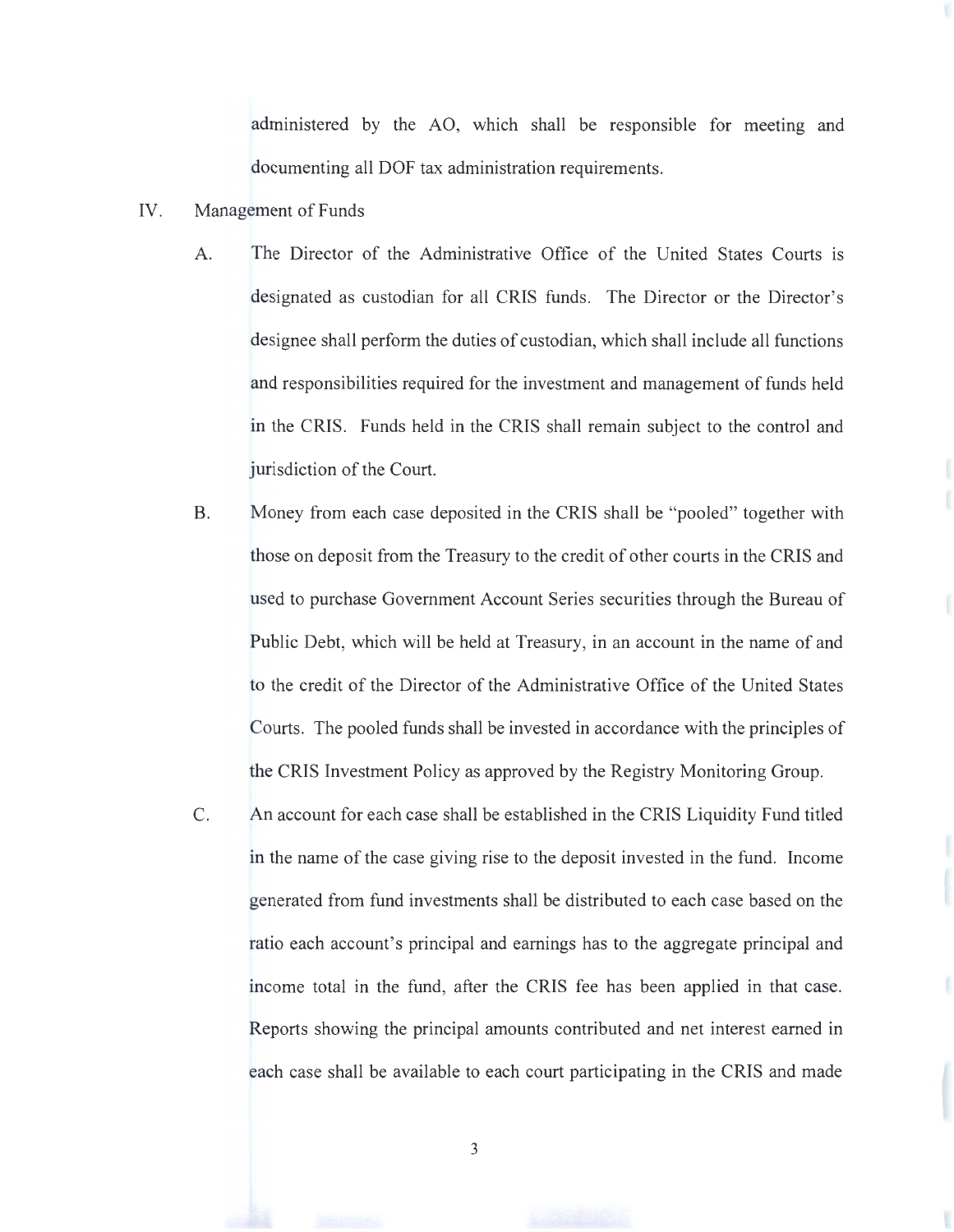available to litigants and their counsel. At the request of the Chief Judge, presiding judge in a specific case, the Clerk of Court, or the Financial Administrator, the AO shall provide a report on the amount of fees collected that can be attributed to a specific case.

- D. An account for each interpleader case shall be established in the CRIS DOF, titled in the name of the case giving rise to the deposit invested in the fund. Income generated from fund investments shall be distributed to each case after the DOF fee has been applied and tax withholdings have been deducted from the fund. Reports showing the interest earned and principal amounts contributed for each case shall be available through the Fedlnvest/CMS application for each court participating in the CRIS and made available to litigants and their counsel. When requested by the Chief Judge, the presiding judge in a specific case, the Clerk of Court, or the Financial Administrator, the AO shall provide a report to the Court on a case's pro rata share of taxes and fees. On appointment of an administrator authorized to incur expenses on behalf of the DOF in a case, the case DOF funds shall be transferred to another investment account as directed by court order.
- V. Fees and Taxes
	- A. The custodian is authorized and directed by this Order to deduct the CRIS fee as determined by the Judicial Conference.
	- B. The custodian is authorized and directed by this Order to deduct the DOF fee established by the Judicial Conference. The custodian is further authorized and directed to withhold and pay federal taxes due on behalf of the DOF.